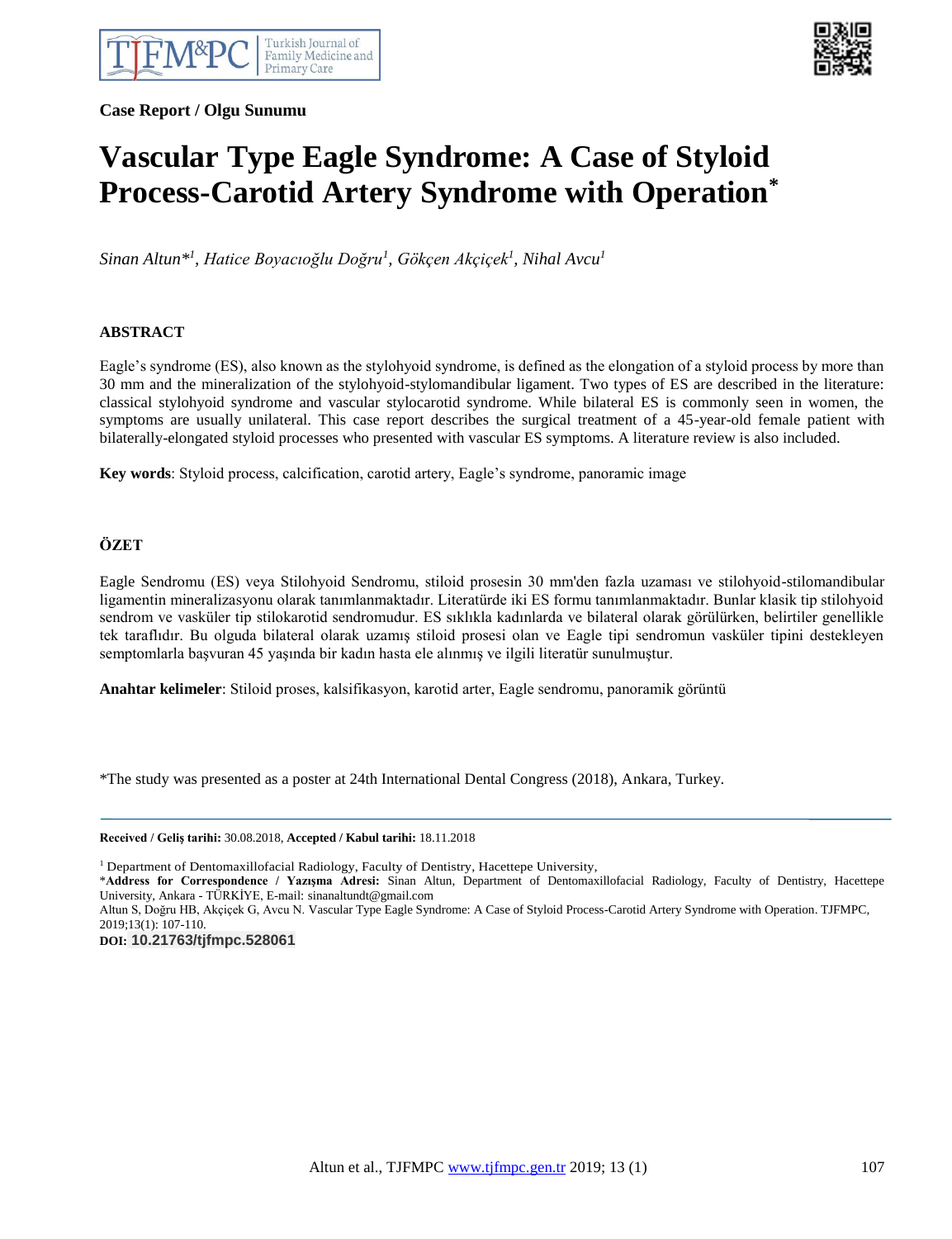#### **INTRODUCTION**

Eagle's syndrome (ES), also known as the stylohyoid syndrome, is characterized by a styloid process (SP) that is elongated by more than 30 mm and the presence of calcified stylohyoid ligaments.<sup>1</sup> The SP is an anatomical structure that forms a thin protrusion from the temporal bone. SP elongation and the clinical symptoms associated with structural changes in the stylohyoid ligament were first described by W.W. Eagle, for whom the syndrome is named. 2

ES symptoms include a difficulty in swallowing and a foreign-body sensation in the throat as well as craniofacial or cervical pain. A recurrent sore throat or a dull, nagging pain in the throat, otalgia, carotidynia, temporomandibular joint pain, glossopharyngeal neuralgia, facial pain, and headache are the most significant diagnostic findings.<sup>3</sup>

Two types of ES are described in the literature: classical stylohyoid syndrome and vascular stylocarotid syndrome.<sup>4</sup> The classical stylohyoid syndrome is caused by post-operative fibrous tissue that occur after tonsillectomy, leading to irritation of the cranial nerve endings in the tonsils. The symptoms occurs following a tonsillectomy. The symptoms include persistent unilateral pharyngeal pain that is aggravated by swallowing and often reverberates in the ear.<sup>4-6</sup> Other symptoms may include dysphagia, facial pain, foreign-body sensation, increased salivation, tinnitus, and otalgia. Vascular ES, also referred to as a stylocarotid syndrome, is attributed to extracranial impingement of the internal carotid artery by a deviated and elongated SP.7,8 The elongated SP may cause compression when the neck is turned or even a carotid artery dissection that results in a transient ischemic attack or stroke.<sup>9</sup> The symptoms include syncope, visual symptoms, carotid dissection, and parietal pain.<sup>5</sup>

ES is diagnosed by radiological and physical examinations. The ossification of the stylohyoid ligaments is best seen in lateral cervical and anteroposterior upper cervical radiographs.<sup>10,11</sup> For symptomatic cases, the preferred treatment is surgical removal of the elongated SP using a transcervical or transoral approach. Ultrasonic osteotomy is another preferred surgical method due to its ability to preserve the anatomical structures close to the resection area.<sup>12</sup> We report a case of bilaterally elongated SPs that presented with symptoms supporting vascular ES. The literature is also reviewed.

#### **CASE REPORT**

A 45-year-old female patient was admitted to our dental clinic with a complaint of pain on the right side jaw and neck. She stated that jaw pain increased with chewing, and neck pain occurred during head movements. She had systemic complaints of arrhythmia and hypertension, was using anticoagulant medicines, and had atrial septal defect operation one year ago. The patient stated that she had fallen on her back in 2011, and then had longterm treatment of hemiplegia during this period, the cause of neck, chin and back pain was not found.

When the medical file of the patient was examined, it was learned that head radiographs and brain MR were obtained due to patient's pain, but no reason was found.

It was also learned that an abnormality was detected in the carotid artery when the cause of the hemiplegia was investigated. An artery defect was found on the neck MR, and a stent was placed in the bilateral carotid arteries of the patient due to this defect and possible complications. No abnormal findings were detected in the extraoral and intraoral examination of the patient in our clinic. However, the radiating pain was detected upon percussion applied to the teeth within the painful region. For radiological evaluation, periapical and panoramic images were taken (Figure 1).



**Figure 1**. **Panoramic images demonstrating bilaterally stents in carotid arteries**



**Figure 2**. **Panoramic image demonstrating the bilaterally elongated styloid process**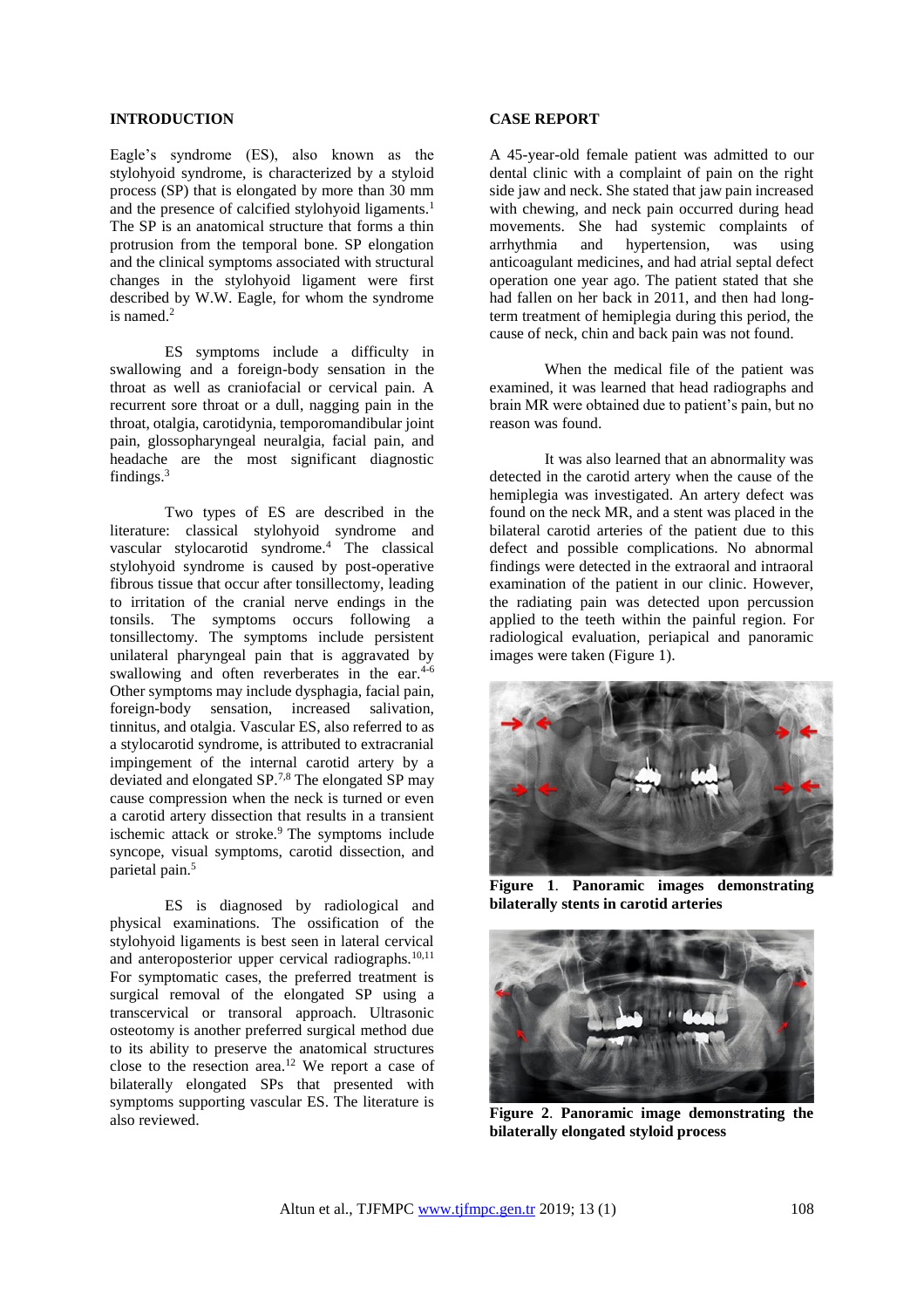After the further investigation of the patient's story it was learned that after the stent surgery, her medical doctors reported to her that one muscle pricked was stuck to the carotid artery during the fall on her back. Based on this information and current complaints, eagle syndrome diagnosis was made and, prerecorded images of the patient were obtained. Bilateral calcified styloid ligaments were clearly detected in the panoramic image of the patient which was taken four years ago (Figure 2). The styloid process measurement was performed using Image J software (Image J, US National Institutes of Health, Bethesda, MD). On both sides, the styloid process elongated more than 30 mm. The calcified ligaments shapes were ended with sharp tips.

In the light of this information, it is thought that arterial damage was caused by the calcified stylohyoid ligament pricking to carotid artery on at the moment of falling and related paralysis was developed, and since four years there has been a pain because no treatment was administered for calcified stylohyoid ligaments. It was decided that tooth number 15 should be removed to relieve the patient's dental induced pain. In order to remove the symptoms related to Eagle Syndrome, and also considering the systemic condition, the patient was informed and the ear-nose-throat (ENT) consultation was requested.

It has been reported that the stylohyoid ligaments should be shortened surgically in order to relieve the symptoms according to ENT consultation. However, since it is necessary to position the patient's head at a 45-degree angle for a long time during surgical operation, and in this position, stents may cause damage to the arteries again, the stylohyoid ligament surgery couldn't be performed. Further radiographic evaluation with advanced imaging techniques was not considered since it would not provide any benefit to the patient. The clinical follow-up of the patient is ongoing by us and ENT department.

#### **DISCUSSION**

The SP is located between the internal and external carotid arteries and is closely related to the tonsillar fossa and the mastoid bone. It is in proximity to the seventh, ninth, tenth, eleventh and twelfth cranial nerves. A normal SP length is about 20–30 mm. ES is defined as the elongation of the SP by more than 30 mm and the mineralization of the stylohyoid-<br>stylomandibular ligament.<sup>13-17</sup> The primary stylomandibular ligament.<sup>13-17</sup> The primary symptoms include swallowing difficulty, foreignbody sensation in the throat and craniofacial or cervical pain. While ES is often seen in women and bilaterally, the symptoms are usually unilateral.<sup>15</sup>

In this case report, the vascular stylocarotid syndrome was not related to any previous surgical intervention, distinguishing it from the classical type of ES. In this syndrome, a prolonged SP exerts pressure on the internal and/or external carotid arteries.<sup>18</sup>

The literature has reported complications due to the reduced blood flow caused by the narrowing of the arterial lumen, as well as complications resulting from the mechanical irritation of the sympathetic nerve plexus on the artery.<sup>19</sup> Increased cervical pain can be triggered by rotation and compression of the neck when pressure is applied to the internal carotid artery.<sup>18</sup> In our case, there was a persistent pain in the region of the right face and neck without a history of tonsillectomy. We believe that the patient's syncope occurred due to compression of the carotid artery. If the external carotid artery is irritated, the pain can spread to the infraorbital area, leading to feelings of apathy and drowsiness, along with visual disturbances.

ES diagnosis requires a detailed medical history, a clinical examination and the evaluation of radiological images, including lateral head-and-neck radiography, Towne radiography, panoramic radiography, radiography, anteroposterior head radiography, cone-beam computed tomography. Diagnosis is complicated by the superpositions, distortions, and magnifications related to the angles used in conventional radiological imaging. While conebeam and regular computed tomography are not affected by these issues,  $20,21$  the risks associated with the high radiation doses needed for these imaging techniques must be considered.

### **CONCLUSION**

ES is easily detected in a panoramic image, which is the preferred imaging method for many dental applications. However, if the evaluation of the radiological images focuses too closely on the patient's physical complaints, significant anomalies may be missed. Informing patients of the anatomical changes, such as ES, that can be definitively diagnosed with dental images can effectively prevent complications that affect their quality of life.

#### **Source of Funding**

None declared.

#### **Conflict of Interest**

None declared.